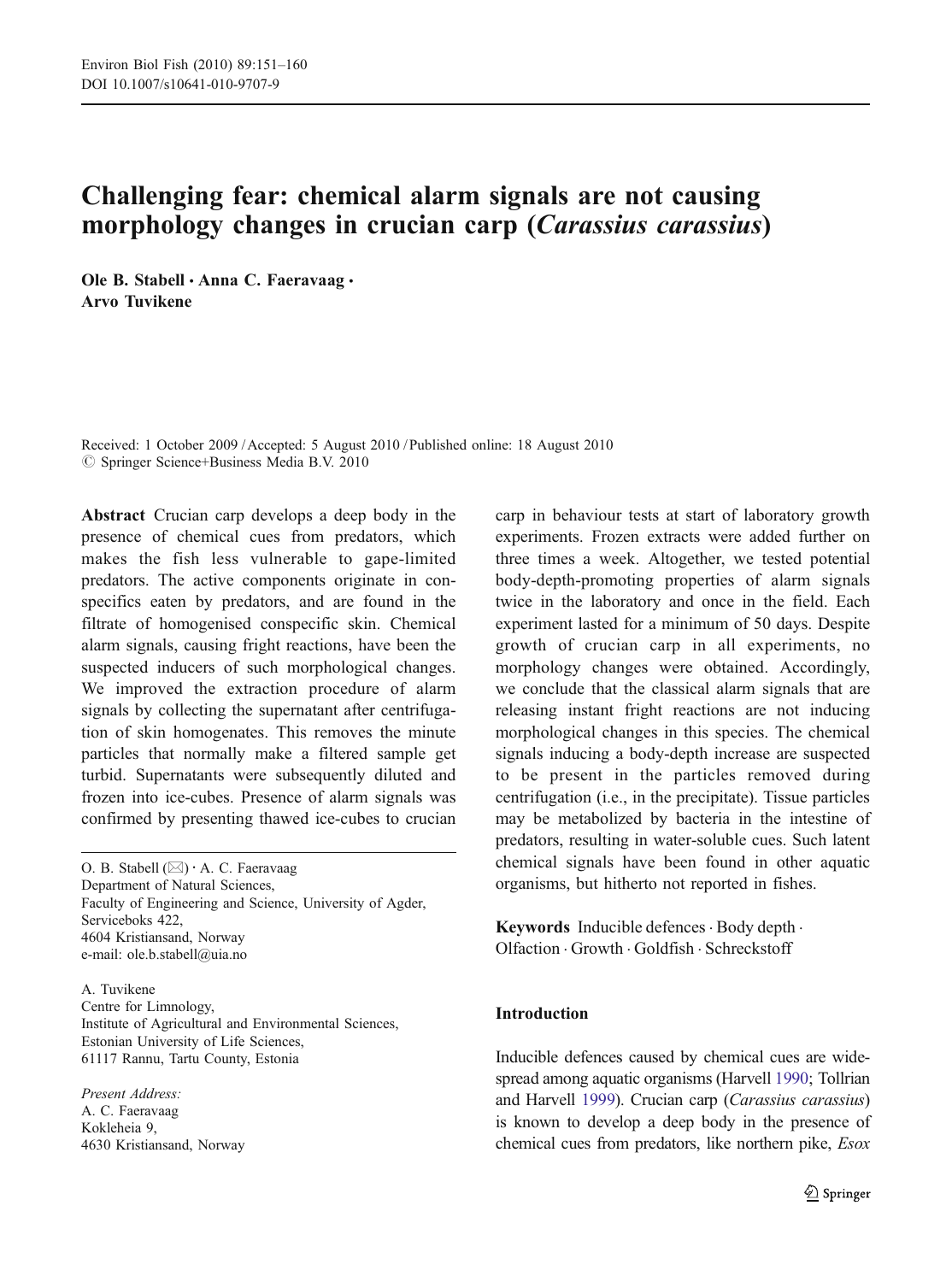lucius, and perch, Perca fluviatilis (Brönmark and Miner [1992;](#page-8-0) Brönmark and Pettersson [1994\)](#page-8-0). This change in morphology is detectable after 40–50 days. Deeper bodies make the prey fish less vulnerable to gape-limited predators, and also enhance the escape locomotor performance of prey (Nilsson et al. [1995](#page-9-0); Nilsson and Brönmark [2000](#page-9-0); Domenici et al. [2008\)](#page-8-0).

Following the discovery of predator induced body depth increase in crucian carp, classical alarm signals were suspected to be the active inducers (Brönmark and Miner [1992](#page-8-0); Brönmark and Pettersson [1994](#page-8-0)). Such chemical signals ("Schreckstoff") are present in epidermal club cells of cyprinid fish (i.e. alarm substance cells—ASC) and induces fright behaviour in conspecifics when released into the environment upon injury (von Frisch [1938](#page-9-0), [1941](#page-9-0); Pfeiffer [1960\)](#page-9-0). In growth experiments carried out by Brönmark and Pettersson [\(1994](#page-8-0)), chemical cues released by perch that had eaten crucian carp, and not perch that had eaten macro-invertebrates (chironomids), effected body morphology of crucian carp. However, simulated predator attacks with injured conspecifics three times a week, carried out by immersing a crucian carp in the experimental aquarium and scratching its sides with a knife, failed to induce such a body depth increase. Accordingly, the morphological change was ascribed to the piscivorous diet of the predator, and it was concluded that the chemical substance causing a change originated in the predator (Brönmark and Pettersson [1994\)](#page-8-0).

It was later reported that exposure to a pike predator with a diet of Arctic char (Salvelinus alpinus), a species without club cells (Pfeiffer [1977](#page-9-0)), was not a sufficient cue to induce a body depth increase in crucian carp while there was an effect by the same predator when crucian carp had been eaten (Stabell and Lwin [1997](#page-9-0)). Because the active components were also found in filtered, homogenized skin of crucian carp, the chemical signals inducing a phenotypic change were proposed similar to those triggering behavioural alarm effects, i.e. by the classical alarm signals (von Frisch [1941\)](#page-9-0). Such signals may be released by predators that have been labelled with chemical cues from crucian carp following ingestion of prey (e.g., Mathis and Smith [1993a](#page-9-0), [b](#page-9-0); Pettersson et al. [2000](#page-9-0)). However, Stabell and Lwin ([1997\)](#page-9-0) did not exclude the possibility that the chemical signals inducing a phenotypic change and the signals triggering an alarm response represented different sets of chemical compounds present in epidermal cells of crucian carp. An increase in body depth has been found also in goldfish (Carassius auratus), a close relative to crucian carp, resulting from exposure to predators fed goldfish as well as filtered skin homogenates of that species (Chivers et al. [2008\)](#page-8-0). Even other fish species, like perch and roach (Rutilus rutilus), have been found to undergo phenotypic changes when exposed to chemical cues from pike predators (Eklöv and Jonsson [2007\)](#page-8-0).

We wanted to further explore the mechanisms underlying body depth increase in crucian carp following exposure to conspecific skin extracts. In particular, we wanted to examine if the classical alarm signals (e.g., von Frisch [1941](#page-9-0)) are the causative agents of this phenotypic change. We therefore improved the procedure for producing extracts of the water-soluble alarm signals, using centrifugation instead of filtering of skin homogenates. However, in the subsequent experiment no body-depth increase was found in alarm-signal exposed fish compared to similar skin extracts obtained from brown trout (Salmo trutta). This led us to explore if the choice of non-cyprinid skin for control extract are involving any possible sources of error, and if crucian carp respond with morphological changes when exposed to chemical alarm signals in the field. Accordingly, we carried out two additional experimental series with improved skin extracts. The unequivocal results obtained from all three experiments are reported here.

#### Material and methods

## General procedures

We used crucian carp as the species of study in three series of experiments, carried out in Norway and Estonia. In most cases, we captured fish by traps made from large polycarbonate water bottles (18.9 L) using canned corn as bait, followed by transportation of the catch to the local experimental facility. Seining was used as a supplementary method in one pond in Estonia. In all three experimental series, only fish less than 10 cm in length were used. All handling, transport and rearing was carried out in accordance with the respective national legislations for treatment of animals (The Norwegian Animal Welfare Act of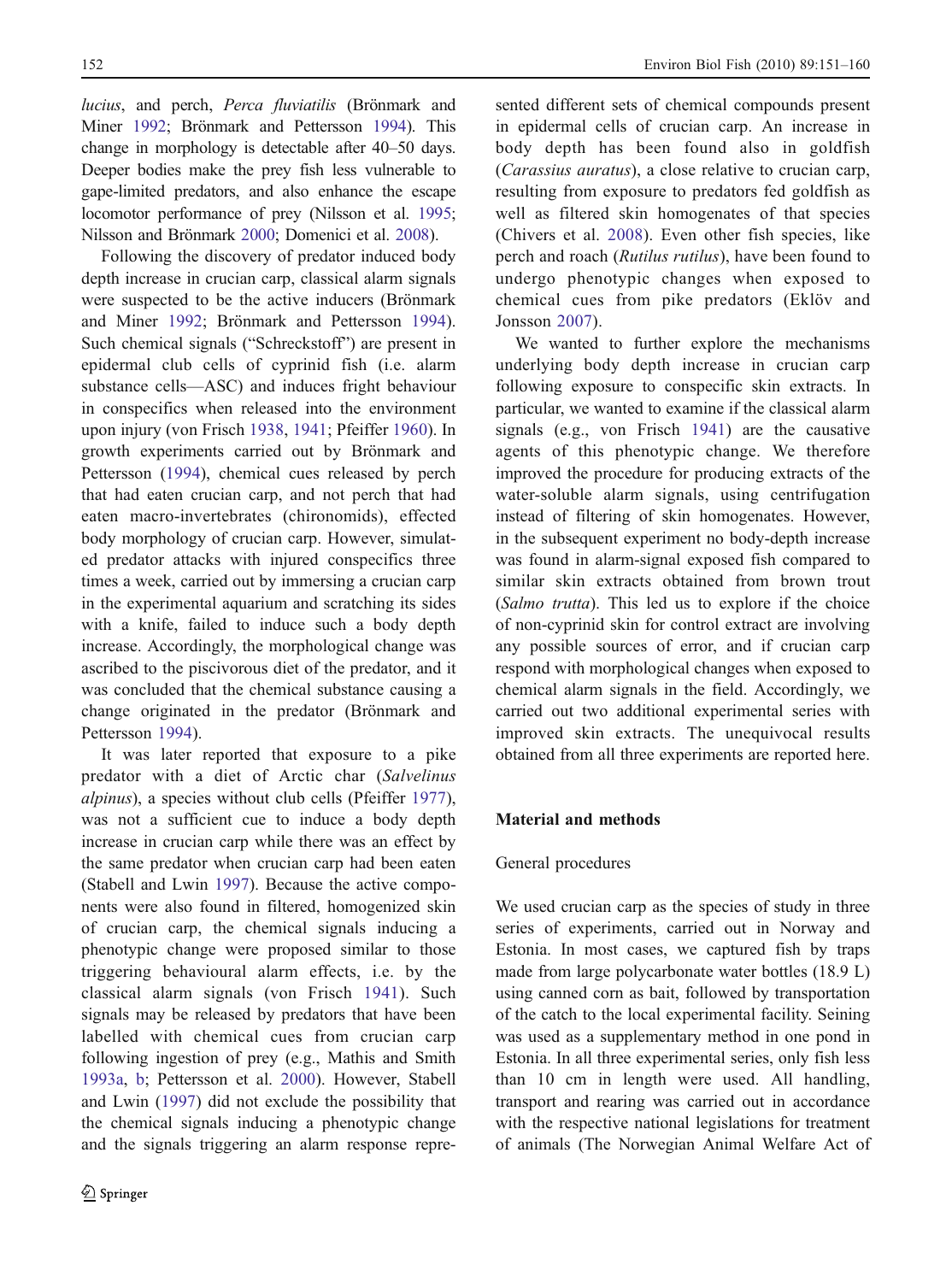1974, and the Regulation of Animal Experimentation of 1998, chapter III; The Estonian Law of Animal Protection, RTI - 09.01.2001).

We selected fish by size for growth experiments, followed by anaesthetizing, weighing to the nearest 0.1 g, and photographing with a digital camera against a background millimetre grid before distributing them to rearing or transport tanks. Photos and weight were later used for morphometric analysis. For skin extracts, we sacrificed supplementary fish by a blow to the head and stored them at −20°C until use.

# Preparation of skin extracts

The procedure for preparing skin extract of fishes was identical for all experiments reported, deviating slightly from standard procedure (e.g., Stabell and Lwin [1997](#page-9-0)). Fishes were lightly thawed, and incisions were made behind the gill and along the dorsal and ventral edges on each side, and the skin was peeled off using forceps. With this procedure we obtain a skin layer devoid of flesh. The skin was then homogenised in a blender with 100–150 ml of tap water, the homogenate was centrifuged at 2500 rpm for 5 min, and the supernatant was subsequently collected and diluted with tap water to a final volume of 3.15 l. The diluted extracts were then transferred to ice-cube bags (350 ml each) and frozen at −20°C. Freezing has previously not been found to affect the functional properties of chemical alarm signals in fishes (Lawrence and Smith [1989;](#page-9-0) Mathis and Smith [1993a](#page-9-0), [b;](#page-9-0) Stabell and Lwin [1997](#page-9-0)).

Centrifugation of homogenates to obtain a particlefree supernatant, as used in this study, deviates from previously reported procedures where filtering have been used (Pfeiffer [1962;](#page-9-0) Stabell and Lwin [1997](#page-9-0); Chivers et al. [2008\)](#page-8-0). Accordingly, we introduced thawed samples at start of the laboratory experiments to confirm the presence of alarm signals in the diluted and frozen supernatants (Experiment 1 and 2). This first-time introduction of stimuli was accompanied by video monitoring.

Experiment 1—laboratory

#### Experimental fish and exposure types

We captured crucian carp in the Springvannsdammen pond, located within the city borders of Arendal, East-

Agder County, Norway (58°31′N; 8°46′E). The pond has a surface area of 0.08 ha, with crucian carp as the only fish species. Captured fish were transported to the Department of Natural Sciences, University of Agder. Following anaesthetization (chlorbutanol – 30 mg  $1^{-1}$ ), the fish were randomly distributed to their experimental aquaria.

Brown trout were brought live to the laboratory from the Syrtveit Hatchery at Evje in the Setesdal Valley, for subsequent use as donors for control skin extracts. Salmonids are not possessing epidermal club cells, and are not displaying behavioural fright reaction resulting from exposure to conspecific skin extracts (Pfeiffer [1977](#page-9-0)). The trout were sacrificed by a blow to the head, and frozen at −20°C until use. We made skin extracts from 2.8 g of skin of each species, obtained from two crucian carps and five brown trout.

#### Experimental design and rearing

In the rearing experiments, we raised altogether 48 crucian carp in groups of four for 50 days at 18–20°C on a 16 L : 8D photoperiod. Rearing was done in 20 l aquaria, containing water treated with  $0.5$  ml  $1^{-1}$ Aquasafe (Tetra GmbH, Melle, Germany) and aerated by air-stones. We used triplicate aquaria within four exposure series in a randomized block design.

Within each block, we added conspecific skin extract as frozen ice cubes (approx. 37.5 ml·aquarium−<sup>1</sup> ) three times a week in two aquaria, while a similar amount of frozen skin extract of brown trout was added in the other two aquaria. For both exposure types, we provided the fish either a low (0.03 g/fish/ day) or a high (0.1 g/fish/day) feed ration per day. A mixture of commercial fish feed (Tetra AniMin Goldfish Colour, Tetra GmbH, Melle, Germany) and rolled oats in the ratio 1:1 by weight was used, representing approx. 1% and 3% of average fish biomass per day.

#### Experiment 2—laboratory

#### Experimental fish, skin extracts and rearing

Also in this experiment, we brought crucian carp from the Springvannsdammen pond to the Department of Natural Sciences, followed by anaesthetizing (benzokaine—50 mg  $l^{-1}$ ) and random distribution to their experimental aquaria. We used triplicate aquaria with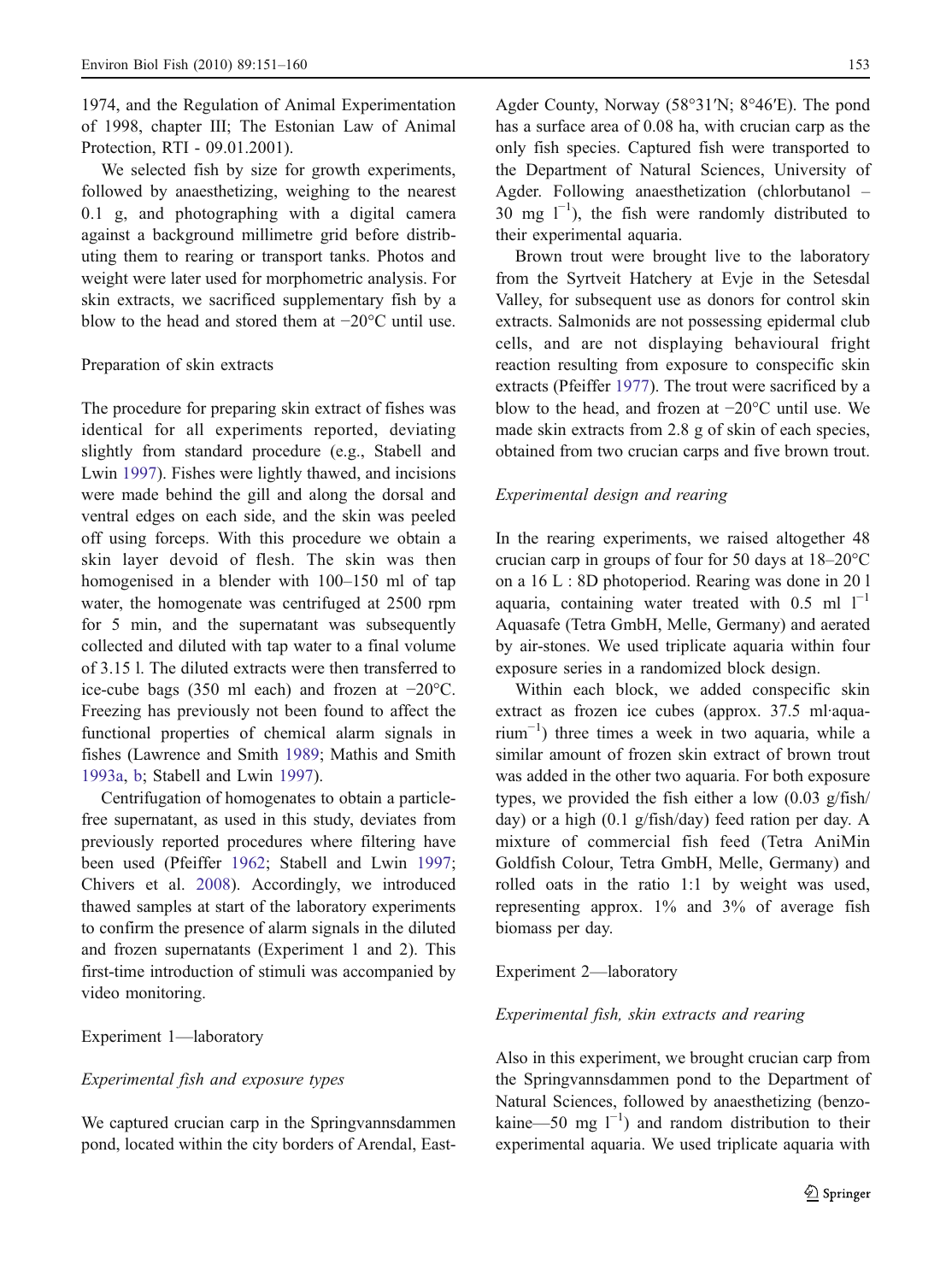four fish in each for an exposure series, and four exposure series were run in parallel in a randomized block design. Rearing conditions were the same as used for Exp.1, and the fish were given a feed ration of approx. 0.05 g/fish/day over a period of 50 days.

The four stimuli types were skin extracts of crucian carp, brown trout, and Arctic char, plus tap water as blank treatment. Brown trout was again obtained from the Syrtveit Hatchery, while Arctic char were brought live by air from Kårvik Research Station outside Tromsø, North Norway. Extracts were made from skin of three crucian carp  $(2.7 \text{ g})$ , five brown trout (3.4 g), and three Arctic chars (3.6 g).

## Experiment 3—field

## Experimental fish and stimuli

We captured small, shallow bodied crucian carp in two distant, predator free ponds, Laeva and Vellavere, in the Lake Võrtsjärv area south-west of Tartu, Estonia. The Laeva pond measures 0.11 ha, with a water depth of 1.5 m, and contain goldfish, common carp (Cyprinus carpio), and sunbleak (Leucaspius delineatus) in addition to crucian carp. The Vellavere pond measures 0.04 ha, with a water depth of 2 m, and contain crucian carp, goldfish, and tench (Tinca tinca). A total of 309 crucian carp were collected from the two ponds.

We transported the fish to the Centre for Limnology at Lake Võrtsjärv, where they were anaesthetized (benzokaine—50 mg  $l^{-1}$ ), weighed, and photographed. A total of 228 fish, 114 from each pond, were randomised into six groups by size, transferred to their respective transport tank for recovery in water oxygenated by air-stones, and subsequently transported to the Utsali wetland area for release in the field. We sacrificed a total of 81 additional fish that were frozen for subsequent use in making skin extract. The skin obtained from these fishes (68 g) was divided into 11 batches for preparation of skin extract. In this case, the precipitate of each batch was re-homogenised in 150 ml water and centrifuged, and the supernatants were mixed before final dilution into the desired volume.

#### Field site and experimental protocol

We used six ponds in the Utsali wetland, a Nature protected area, for carrying out the field test. Each pond measured 5–6 m in diameter and was approximately 1 m deep. The experimental ponds had been produced by bombs, dropped by air planes into a previous Soviet military test site, and contained frogs, tadpoles and insect larvae, but no fish or known predators. A total of 38 fishes were released into each pond, representing 13 small fish  $(\leq)$  and 6 larger fish  $(1.9-4.3 \text{ g})$  from Laeva pond, and 19 fish  $(4.5-$ 14.0 g) from the Vellavere pond. Following release of crucian carp in the test ponds, the ponds were covered by bird nets to exclude potential predators.

The six experimental ponds were randomised in pairs to be exposed to either skin extract or control water (3 ponds  $\times$  2 exposure types). Each pair represented the two most similar sized ponds. We then added the frozen content of one ice-cube-bag (350 ml), either skin extract or control water, to each pond three times per week for 11 weeks from the middle of June to the end of August. The icecubes of each stimulus were spread evenly on the surface of their respective ponds. At termination of the experiment, fish were re-captured by large bottle traps, and brought back to the Centre for Limnology to be anaesthetized, weighed, and photographed.

During the course of the experiment, one of the three control ponds was observed empty of water during a draught period. Repeated trapping attempts at the end of the experiment revealed no surviving fish in that pond, and the pond was accordingly excluded from the analysis.

Analysis of fish morphology and statistics

We carried out measurements of fish gross morphology parameters on the photos by the use of ImageJ image analysis software (National Institutes of Health, USA). Body depth index was calculated from the formula:  $BDI = (body depth /fork length)$ x 100 (Holopainen and Pitkänen [1985](#page-8-0)). Fulton's condition factor (CF) was calculated from the formula:  $CF = 100 W \times L^{-3}$ , where W = weight in grams and  $L =$  fork length in cm (Ricker [1975](#page-9-0); Nash et al. [2006\)](#page-9-0).

For testing differences between treatment groups, the Wilcoxon-Mann-Whitney test (Rank Sum Test) was used with two-tailed p-value for normal approximation (Siegel and Castellan [1988\)](#page-9-0). Comparison of regression lines was carried out by the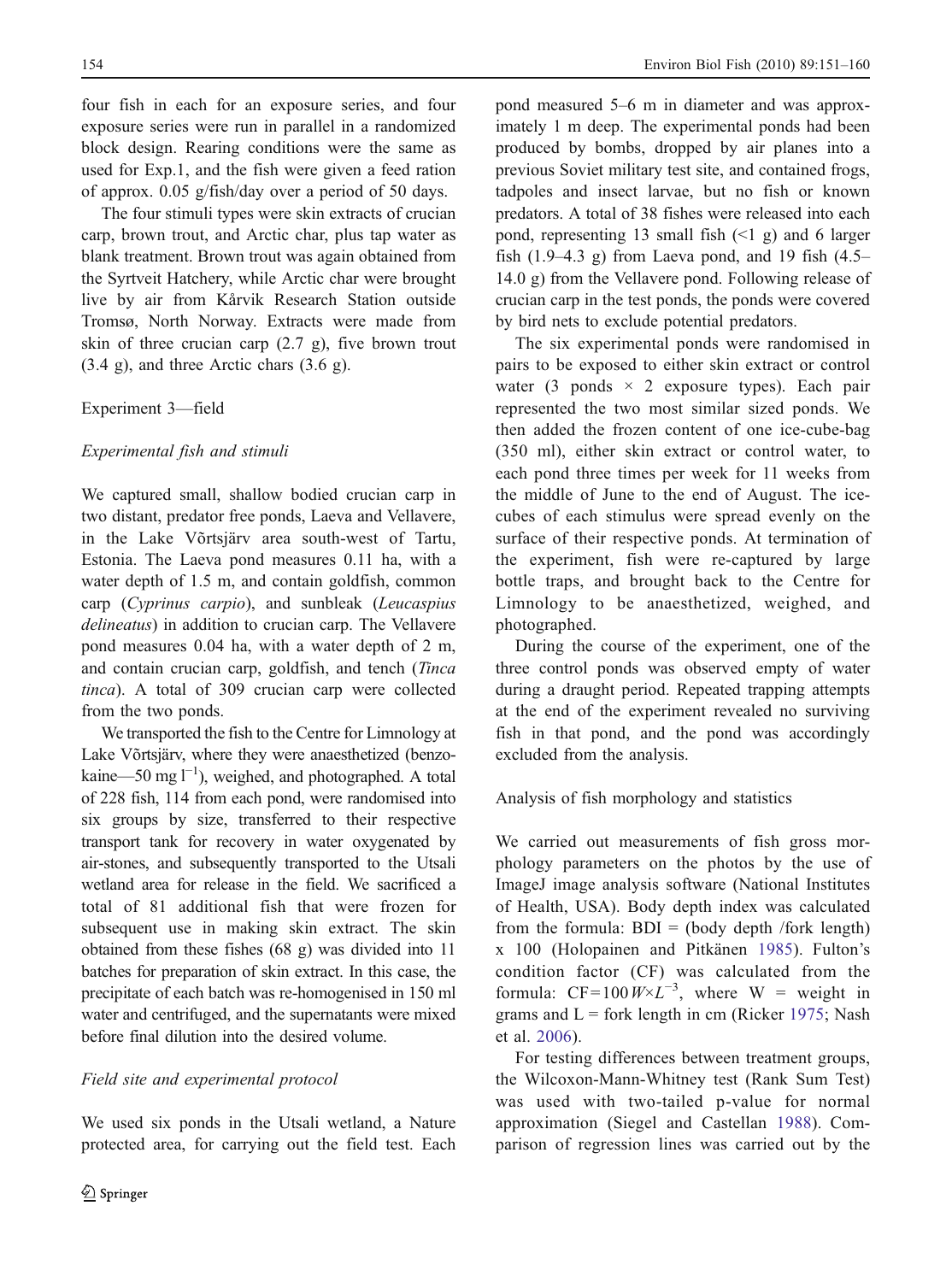linear regression procedure, using the computer program Statistix7 (Analytical Software, Tallahassee FL).

## Results

The extracts used in the current study were prepared from a modified procedure involving centrifugation instead of filtering skin homogenates, and the presence of alarm signals hence had to be confirmed. When the stimuli was introduced for the first time in the laboratory experiments (Experiment 1 and 2), we therefore used thawed ice-cubes. In both experimental series, classical alarm behaviour was triggered with extracts made from skin of crucian carp. The results of the behaviour experiments will be reported elsewhere.

## Experiment 1

The fish used in this experiment had a mean length of 60.6 mm (SD  $\pm$  3.42) and a mean weight of 3.2 g (SD  $\pm$ 0.62) at the beginning of the experimental period. During the experiment these values increased to 65.3 mm (SD  $\pm$ 4.47) and 5.3 g (SD  $\pm$  1.04), respectively.

Crucian carp, given a low feed ration and exposed to skin extract from conspecifics for a period of 50 days, increased the body depth index (BDI) from an average of 27.07 (SD  $\pm$  1.26) to an average of 29.10 (SD  $\pm$  1.10). In comparison, the low ration fed fish exposed to skin extract of brown trout increased the BDI from 27.74  $(SD \pm 0.90)$  to 29.12  $(SD \pm 1.15)$ . The fish provided a high feed ration increased the BDI from 27.71 (SD  $\pm$ 0.85) to 32.10 (SD  $\pm$  0.90) when exposed to skin extract of crucian carp, and from  $27.17$  (SD  $\pm$  0.98) to 32.85  $(SD \pm 1.05)$  when exposed to skin extracts of brown trout (Fig. 1a). No significant statistical differences were found in final BDI of fish exposed to different stimuli when given the same feed ration. However, for both types of stimuli, fish provided a high feed ration showed a significantly higher BDI at the end than those given a low feed ration  $(p<0.001)$ , suggesting food intake as an important factor for the increase in body depth in crucian carp.

The body depth index of crucian carp seems to relate to the condition factor in a linear manner, as given by the data obtained at the beginning (Fig. 1b) and at the termination (Fig. 1c) of the experiment. The



Fig. 1 a Body depth index (BDI) of crucian carp given either a low or a high feed ration, and exposed to the supernatants obtained from centrifuged skin homogenates of brown trout or crucian carp. Open columns: data from start; filled columns: data from end of experimental period. No statistical differences in final BDI levels were found between treatment groups within feeding regimes. b BDI as a function of condition factor (CF) of all fish at start and c at the end of the experiment. Diamonds: fish fed a low feed ration; circles: fish fed a high feed ration. Open symbols: fish exposed to extract of brown trout; filled symbols: fish exposed to extract of crucian carp

data from all fish combined follows a linear regression at the end, given by the equation:

$$
y = 14.02 + 9.05x (R^2 = 0.84).
$$

When comparing regression lines of fish exposed to skin extract of crucian carp versus skin extract of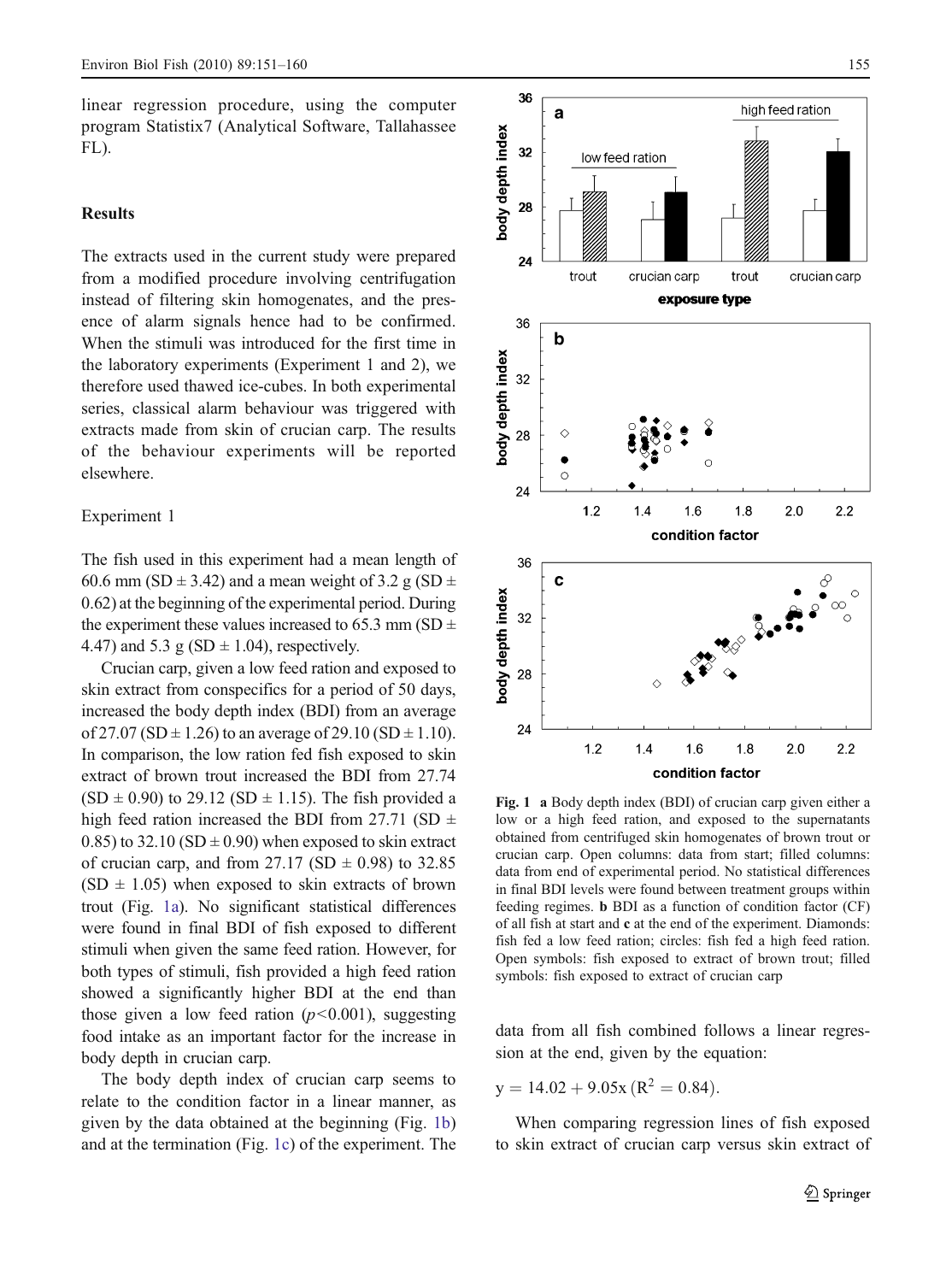brown trout, no differences were found neither in variances, slopes or elevations. However, for both BDI as well as CF, the individual changes from the start to the completion in high ration fed fish were found lower at a significant level when exposed to skin extract of crucian carp compared to skin extract of brown trout  $(p<0.05$  and  $p<0.01$ , respectively), demonstrating that fish exposed to alarm signals grew less than the control fish (Table 1).

## Experiment 2

The fish used in the experiment had a mean length of 63.8 mm (SD  $\pm$  5.22) and a mean weight of 3.8 g  $(SD \pm 0.93)$  at start. During the experiment these values were increased to 66.1 mm (SD  $\pm$  5.92) and 5.3 g (SD  $\pm$  1.38), respectively.

Crucian carp exposed to skin extract of brown trout showed an increase in BDI during the experiment from a mean value of 27.34 (SD  $\pm$ 1.03) to a mean value of 30.96 (SD  $\pm$  1.17), while the BDI showed an increase from 27.06 (SD  $\pm$ 0.72) to 30.0 (SD  $\pm$  0.98) in fish exposed to skin extract of conspecifics (Fig. [2a\)](#page-6-0). In comparison, crucian carp exposed to blank treatment (tap water) increased their BDI from 27.23 (SD  $\pm$  1.32) to 30.37  $(SD \pm 1.49)$ , while fish exposed to skin extract of Arctic char increased their BDI from 27.09 (SD  $\pm$ 1.08) to 30.26 (SD  $\pm$  1.31). No statistically significant differences were found for the increase in BDI of fishes exposed to any of the skin extracts compared to blank treatment (Table [2\)](#page-7-0).

The relationship between BDI and CF of fish at the beginning of the experiment followed a linear regression ( $R^2$ =0.61), with no differences in variances, slopes or elevations between forthcoming treatment groups (Fig. [2b\)](#page-6-0). At the end of the experiment,

Table 1 Average changes  $(\pm S.D.)$  in individual body depth index (BDI) and condition factor (CF) of crucian carp during 50 days of exposure to the supernatant of centrifuged skin homogenates (Experiment 1). Skin was obtained from either brown trout (trout) or conspecifics (crucian), and fish were

the total BDI to CF data revealed a less clear linear regression, as given by the equation:

$$
y = 27.42 + 1.66x (R^2 = 0.13).
$$

Statistical comparison of individual lines for treatment groups  $(n=12$  for each group) revealed significant differences in slopes  $(p<0.001)$ , but not in elevations or variances.

## Experiment 3

Fish used in the experiment ranged between 25.2 and 94.7 mm in length and between 0.7 and 11.3 g in weight at the beginning of the experiment. At the end of the experimental period fish ranged from 36.0 to 96.8 mm in length and from 0.9 to 15.6 g in weight. Only one of the ponds treated with skin extract of conspecifics (pond A2) showed a significant increase in BDI of fish from the beginning to end of the experiment  $(p<0.0001$ ; Fig. [3a](#page-7-0)). On the other hand, fish in the two control ponds that did not run dry during summer showed an increase in their BDI  $(p<0.00001$ ; pond C2 and C3), suggesting a better growth in control ponds. Fish in the ponds C2 and A2 exhibited a significantly higher BDI than fish in the ponds A1 and A3  $(p<0.05)$ , while BDI of fish in pond C3 differed from those in C2 and A2 even further  $(p<0.001;$  Fig. [3a](#page-7-0)).

At the beginning of the experiment, crucian carp from the alarm and control ponds combined demonstrated a linear relationship of BDI to CF, following the regression line:

$$
y = 17.63 + 7.45x (R2 = 0.56; Fig. 3B).
$$

Statistical comparison of regression lines for BDI/ CF, calculated for each the two pond groups of fish

given either a low (0.03 g/fish/day) or a high (0.1 g/fish/day) feed ration.  $N=12$  for each treatment group. Probability (p) for differences between treatments of similarly fed fish in statistical comparison was obtained by the Wilcoxon-Mann-Whitney test (two-tailed). n.s. = not significant  $(p>0.05)$ 

| Exposure type    | Feed ration  | <b>BDI</b>                                     |        | CF                                                    |        |
|------------------|--------------|------------------------------------------------|--------|-------------------------------------------------------|--------|
| trout<br>crucian | low<br>low   | $1.38 (\pm 1.28)$<br>2.03 ( $\pm$ 1.30) $\int$ | n.s.   | $0.26 (\pm 0.17)$<br>$0.25 \ (\pm 0.08) \ \ \text{f}$ | n.s.   |
| trout<br>crucian | high<br>high | 5.68 ( $\pm$ 1.22) ]<br>4.38 $(\pm 1.17)$      | < 0.05 | $0.64 (\pm 0.11)$<br>$0.50 \, (\pm 0.09)$             | < 0.01 |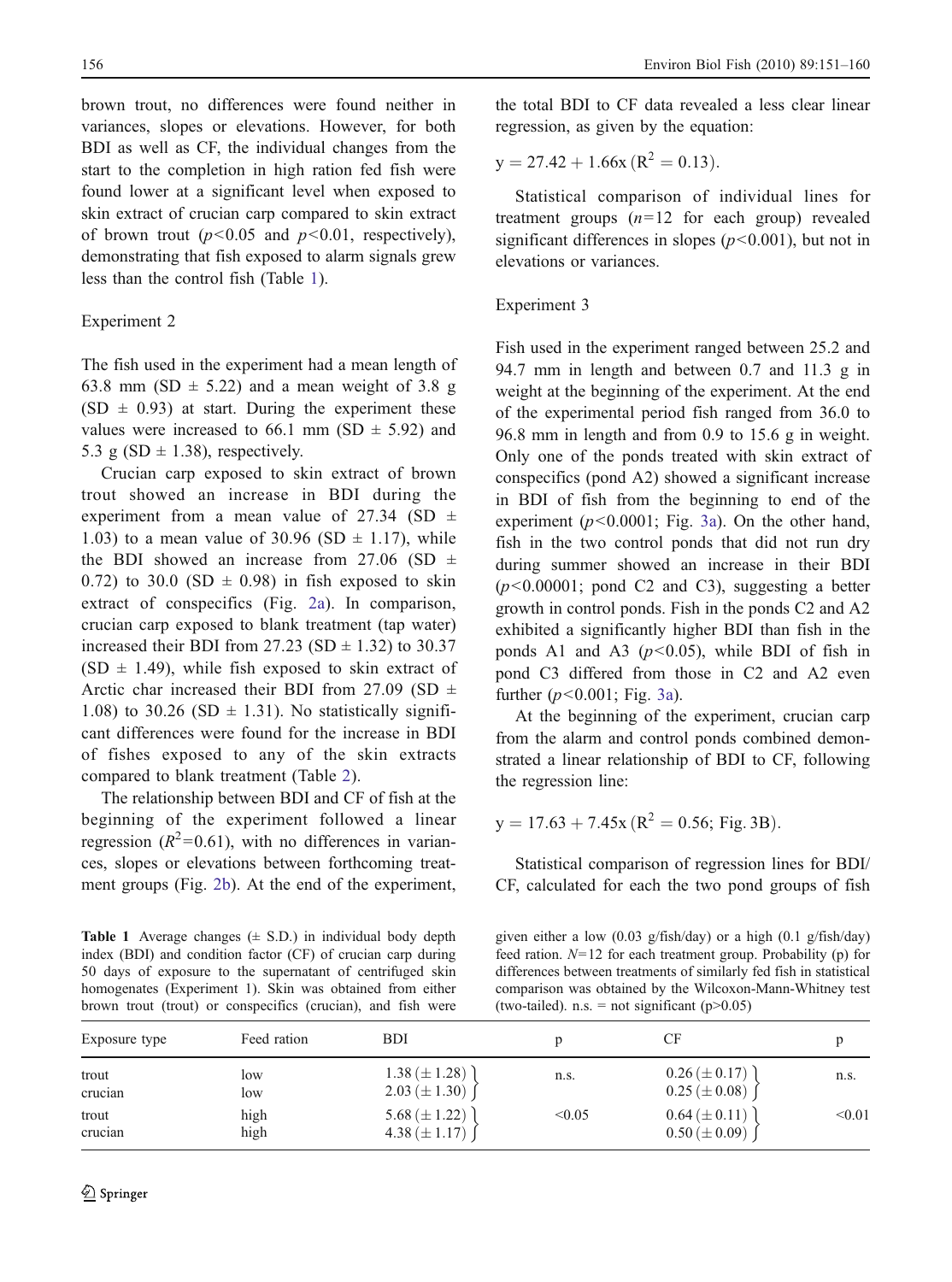<span id="page-6-0"></span>

Fig. 2 a Body depth index (BDI) of crucian carp exposed to supernatants obtained from centrifugation of skin homogenates of brown trout, crucian carp or Arctic char, and tap water (blank). Open columns: data from start; filled columns: data from end of experimental period. No statistical differences in final levels of BDI were found between treatment groups. b BDI as a function of condition factor (CF) of all fish at start and c at the end of the experiment. Fish exposed to skin extract of: ( $\bullet$ ) - brown trout, ( $\bullet$ ) - crucian carp, ( $\diamond$ ) - Arctic char; and ( $\circ$ ) blank treatment

separately, showed no differences in variances, slopes or elevations. At the end of the experiment, the BDI/ CF regression line of for all treatment pounds combined followed the linear regression:

 $y = 15.07 + 9.41x (R^2 = 0.73; Fig. 3C).$ 

Again, comparison of separate regression lines revealed no differences in variances or slopes between treatments. However, elevations deviated at a statistically significant level  $(p<0.05)$ . When tested separately, statistical significant differences were found between treatments for BDI as well as CF  $(p<0.001$ ; both parameters; Wilcoxon), revealing that fish exposed to chemical alarm signals had increased less compared to control fish in both condition factor as well as body depth index.

## **Discussion**

The data obtained in this study revealed that when crucian carp were exposed to chemical alarm signals from conspecifics for 50 days or more, the changes in body depth did not deviate from that found in fish exposed to control stimuli, neither in the laboratory nor in the field. The alarm signals were confirmed present in the supernatant obtained from centrifugation of skin homogenates, as given by behaviour tests carried out with thawed samples at start of the laboratory series. Further, for all stimuli applied, the BDI seems to relate to the CF in a linear manner.

Our results distinctly address two important processes of development of a deep body form in crucian carp. Firstly, the classical alarm pheromones triggering behavioural responses are not the ones possessing the primer pheromone effect (e.g., Karlson and Lüscher [1959](#page-9-0); Wilson and Bossert [1963\)](#page-9-0), meaning that they are not the causative agents for inducing morphological changes in crucian carp. Secondly, permanent presence of alarm signals do not result in increased body depth through indirect behavioural means, causing decreased activity, energy allocation and an higher overall growth, as suggested by some authors (e.g., Holopainen et al. [1997a;](#page-8-0) Vøllestad et al. [2004;](#page-9-0) Andersson et al. [2006;](#page-8-0) Johansson and Andersson [2009](#page-9-0)). Our results may, on the other hand, explain the lack of morphological responses from the "scratching with a knife" injury method by Brönmark and Pettersson [\(1994\)](#page-8-0), because non-soluble tissue may not have been released with that method.

Crucian carp display extreme body forms in lakes with a diverse fish community, resulting mainly by the presence of piscivorous predators like pike and perch (Piironen and Holopainen [1988;](#page-9-0) Tonn et al. [1992;](#page-9-0) Poléo et al. [1995](#page-9-0); Brönmark et al. [1995;](#page-8-0) Holopainen et al. [1997b\)](#page-9-0). However, also in the absence of piscivorous, crucian carp develops higher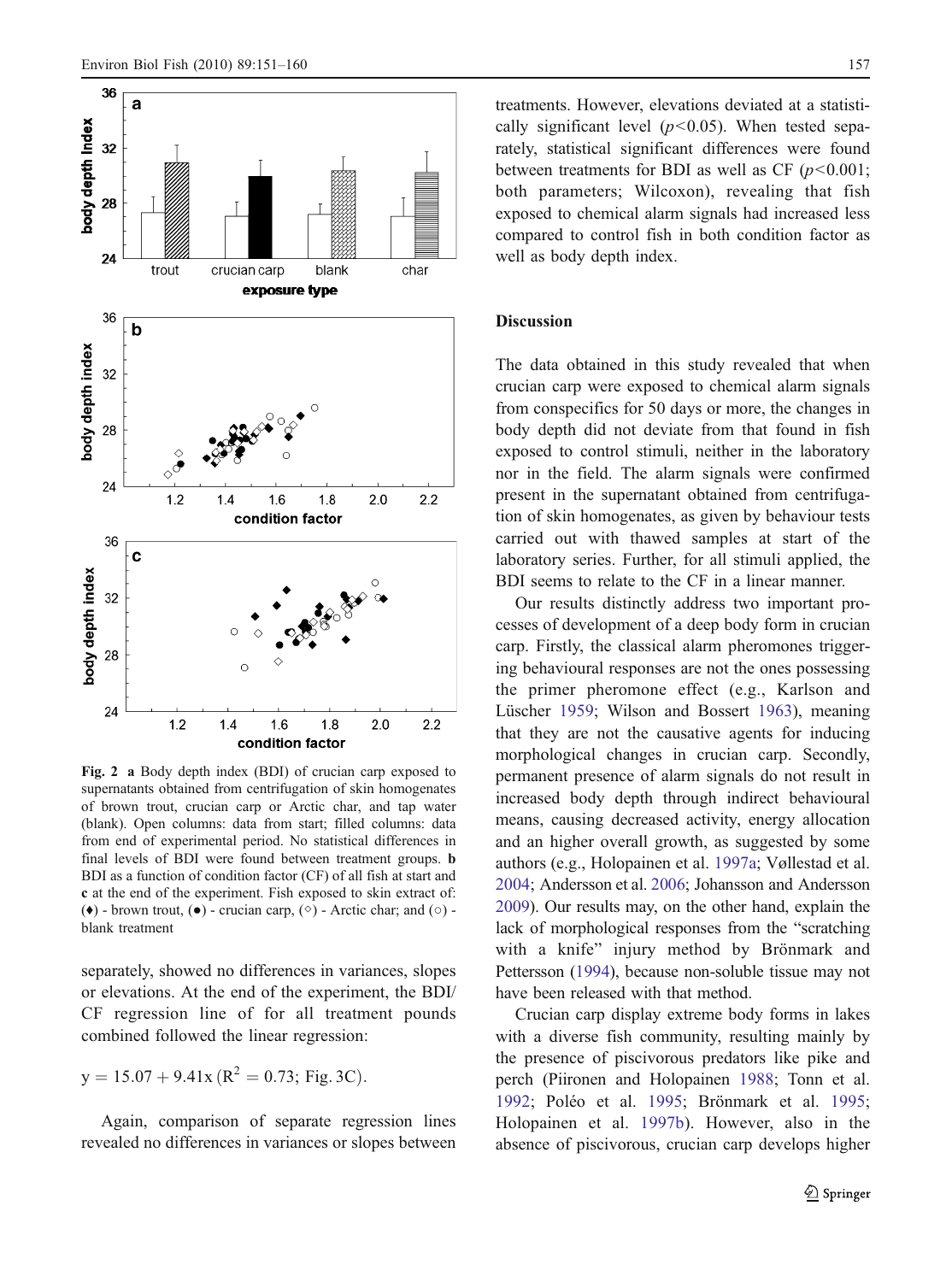<span id="page-7-0"></span>**Table 2** Average changes  $(\pm$  S.D.) in individual body depth index (BDI) and condition factor (CF) of crucian carp during 50 days of exposure to the supernatant of centrifuged skin homogenates (Experiment 2). Skin was obtained either from brown trout (trout), conspecifics (crucian) or Arctic char (char), while frozen water was used as blank treatment. Fish were given a feed ration of 0.5 g/fish/day.  $N=12$  for each treatment group. Probability (p) for differences between treatments and blank in statistical comparison was obtained by the Wilcoxon-Mann-Whitney test (two-tailed). n.s. = not significant ( $p$ >0.05)

| Exposure type | BDI                 | p    | CF                  | p    |
|---------------|---------------------|------|---------------------|------|
| trout         | $3.62 \ (\pm 1.31)$ | n.s. | $0.28 \ (\pm 0.20)$ | n.s. |
| crucian       | 2.94 $(\pm 1.40)$   | n.s. | $0.48 \ (\pm 0.54)$ | n.s. |
| char          | 3.17 ( $\pm$ 1.88)  | n.s. | $0.33 \ (\pm 0.21)$ | n.s. |
| blank         | 3.15 ( $\pm$ 1.85)  |      | $0.27 (\pm 0.21)$   |      |

CF's and deeper bodies in low-density environments, probably resulting from increased availability of food (Tonn et al. [1994](#page-9-0)). The data from our first experiment (Exp. 1) demonstrate that the feed ration influences both condition factor and body depth, and the relations between these parameters are linear. This supports the view of Brönmark and Miner ([1992](#page-8-0)), where fish given a high feed ration developed a deeper body than fish on a low feed ration without predator cues present. Also in the field experiment (Exp. 3), when the fish were released into ponds at low densities with abundant natural food, BDI and CF showed a linear relationship. However, in neither case any signs of increased growth resulting from presence of alarm signals were noted, as proposed by Holopainen et al. ([1997a\)](#page-8-0). On the contrary, in both the environments we found that crucian carp exposed to chemical alarm signals grew less when compared to control fish. This implies that crucian carp stays more alert, and feed less when exposed to behavioural alarm signals, but no energy allocation takes place as a result of this stimuli alone. A suppressed growth due to alarm signal exposure seems to be a chemically induced parallel to the threat-sensitive foraging resulting from visual stimuli (e.g., Bishop and Brown [1992;](#page-8-0) Killen and Brown [2006\)](#page-9-0).

The body depth index of crucian carp in monospecies ponds and lakes are generally found in the range of 26–34, while in multi-species communities with piscivorous predators they are commonly found between 40 and 50 (Holopainen and Pitkänen [1985](#page-8-0); Holopainen et al. [1997a](#page-8-0), [b](#page-9-0); Poléo et al. [1995](#page-9-0)).



Fig. 3 a Body depth index (BDI) of crucian carp in ponds exposed to supernatants obtained from centrifugation of skin homogenates of crucian carp (A1-A3), or tap water (C1-C3); open columns at start and filled columns at the end of the experimental period. Different letters denote significant differences in final values. b BDI as a function of condition factor (CF) of all fish at start, and **c** at the end of the experiment.  $(\bullet)$  - fish exposed to skin extract of crucian carp;  $( \circ )$  - blank treatment

Crucian carp from high-density, mono-species ponds, transplanted to new and predator-free environments at low densities, grow faster during the first months than the original stock, most probably because of food abundance (Holopainen and Pitkänen [1985](#page-8-0)). However, such transplanted fish do not reach a BDI over 38, except for a few gravid females with distended bellies, even after four years at low population density with abundant food (Stabell and Durajczyk – unpublished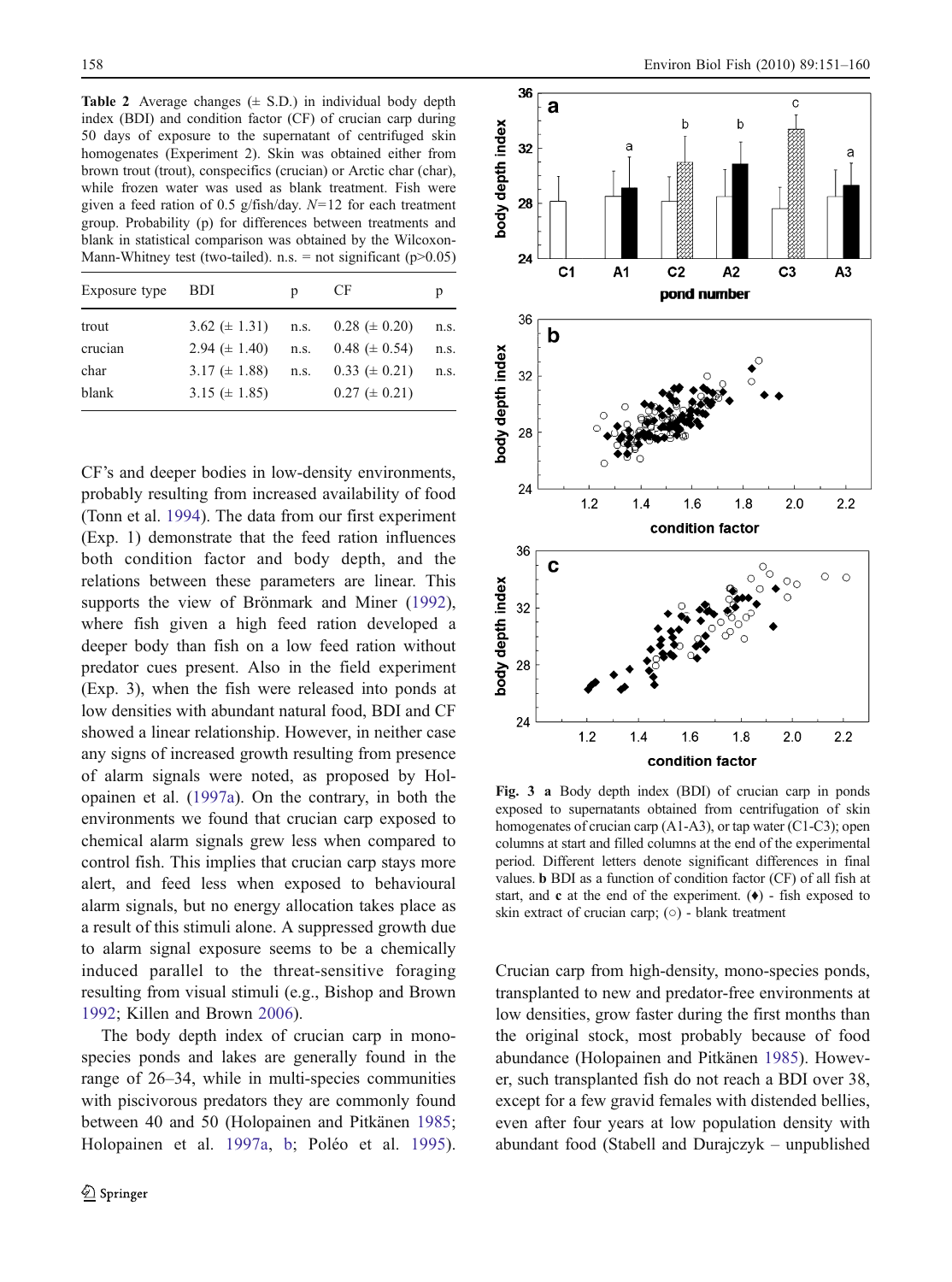<span id="page-8-0"></span>data). This suggests that crucian carp grow with regard to CF and BDI when food is abundant, and this takes place in a linear manner. However, in natural environments there appear to be an upper limit for such growth, and the extreme body depth found when predators are present must therefore result from other causes than linear growth alone. The logical implication is that the body-depth increase found after exposure to predator cues, as well as to filtered conspecific skin homogenates (Brönmark and Miner 1992; Brönmark and Pettersson 1994; Stabell and Lwin [1997;](#page-9-0) Chivers et al. 2008), must result from an additional set of primer pheromones (e.g., Wilson and Bossert [1963\)](#page-9-0) present in the skin of these cyprinids.

We initially speculated that the lack of differences in BDI between crucian carp exposed to skin extracts of conspecifics versus brown trout, as found in Experiment 1, could be due to chemical substances in trout skin that resembled cyprinid alarm signals. In the work by Stabell and Lwin ([1997\)](#page-9-0), Arctic char skin extracts were used as control. We therefore brought in Arctic char of the same strain as previously used by Stabell and Lwin ([1997](#page-9-0)) as an additional control species. The results of Experiment 2 made clear that the choice of reference species as donors for making control extracts was not the problem, because blank treatment gave similar results as the skin extracts. This conclusion is further strengthened by the fact that another non-cyprinid [i.e., swordtail (Xiphophorus helleri)], has successfully been applied as control species in morphological experiments with goldfish, using filtered skin homogenates (Chivers et al. 2008). The field experiment confirmed our previous results, and it seems clear that the lack of adequate morphological responses was due to the method of making skin extracts (i.e., because supernatants of centrifuged skin homogenates were used).

We suspect that the sources of chemical signals controlling morphology changes are found within the particles removed during centrifugation (i.e., in the precipitate). The tissue content of these particles may normally be metabolized by bacteria, either in the intestine of predators or in the water, resulting in water soluble cues. Such latent chemical signals, inducing morphology changes with the purpose of prey defences, have previously been found in other aquatic organisms, but have hitherto not been demonstrated in fishes (Hagen et al. 2002; Stabell et al.

[2003](#page-9-0); Jacobsen and Stabell [2004](#page-9-0); Stabell [2005\)](#page-9-0). Further studies are now underway to clarify the true origin of the chemical signals inducing morphology changes in crucian carp.

Acknowledgements This work was supported by The Research Council of Norway, through NFR-grant no 159213/V40, and Estonian target financed grant SF0170011s08. We want to thank Hugo Tollefsen at Kårvik Research Station, University of Tromsø, Norway, for donating Arctic char and arranging transport of live fish to Kristiansand by air. We are also indebted to Tõnn Tuvikene for his help in adding stimuli to the experimental ponds during the course of the study in Estonia, and to two anonymous referees for their comments.

#### References

- Andersson J, Johansson F, Söderlund T (2006) Interactions between predator- and diet-induced phenotypic changes in body shape of crucian carp. P Roy Soc Lond B Bio 273:431–437
- Bishop TD, Brown JA (1992) Threat-sensitive foraging by larval threespine sticklebacks (Gasterosteus aculeatus). Behav Ecol Sociobiol 31:133–138
- Brönmark C, Miner JG (1992) Predator-induced phenotypic change in body morphology in crucian carp. Science 258:1348–1350
- Brönmark C, Pettersson LB (1994) Chemical cues from piscivores induce a change in morphology in crucian carp. Oikos 70:396–402
- Brönmark CR, Paszkowski CA, Tonn WM, Hargeby A (1995) Predation as a determinant of size structure in populations of crucian carp (Carassius carassius) and tench (Tinca tinca). Ecol Freshw Fish 4:85–92
- Chivers DP, Zhao X, Brown GE, Marchant TA, Ferrari MCO (2008) Predator-induced changes in morphology of a prey fish: the effects of food level and temporal frequency of predation risk. Evol Ecol 22:561–574
- Domenici P, Turesson H, Brodersen J, Brönmark C (2008) Predator-induced morphology enhances escape locomotion in crucian carp. P Roy Soc Lond B Bio 275(1631):195–201
- Eklöv P, Jonsson P (2007) Pike predators induce morphological changes in young perch and roach. J Fish Biol 70:155–164
- Hagen NT, Andersen Å, Stabell OB (2002) Alarm responses of the green sea urchin, Strongylocentrotus droebachiensis, induced by chemically labelled durophagus predators and simulated acts of predation. Mar Biol 140:365–374
- Harvell CD (1990) The ecology and evolution of inducible defences. Q Rev Biol 65:323–340
- Holopainen IJ, Pitkänen AK (1985) Population size and structure of crucian carp (Carassius carassius (L.)) in two small, natural ponds in eastern Finland. Ann Zool Fenn 22:397–406
- Holopainen IJ, Aho J, Vornanen M, Huuskonen H (1997a) Phenotypic plasticity and predator effects on morphology and physiology of crucian carp in nature and in the laboratory. J Fish Biol 50:781–798